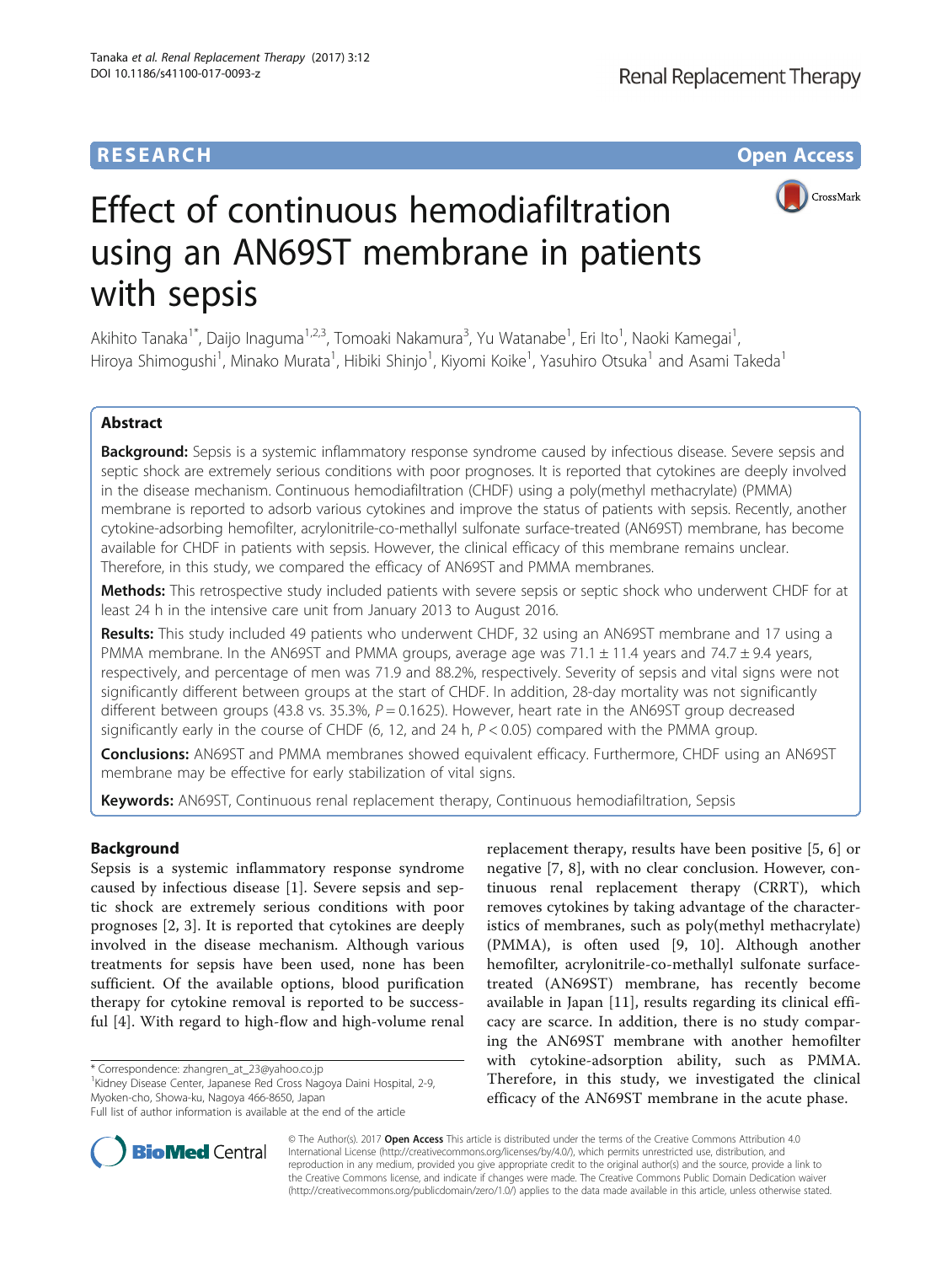| <b><i>Pascinic characteristics</i></b> or patients treated with ChiDi<br>Parameter | AN69ST $(n = 32)$ | PMMA $(n = 17)$   | $P$ value |
|------------------------------------------------------------------------------------|-------------------|-------------------|-----------|
| Male (%)                                                                           | 71.9              | 88.2              | 0.1914    |
| Age (years)                                                                        | $71.1 \pm 11.4$   | 74.7 ± 9.4        | 0.1123    |
| Height (cm)                                                                        | $159.8 \pm 8.9$   | $160.7 \pm 9.2$   | 0.7845    |
| <b>BMI</b>                                                                         |                   | $21.6 \pm 3.8$    |           |
|                                                                                    | $22.4 \pm 4.7$    |                   | 0.4371    |
| Cause of sepsis                                                                    |                   |                   |           |
| Peritonitis (%)                                                                    | 46.9              | 64.7              | 0.2339    |
| UTI (%)                                                                            | 6.3               | 11.8              | 0.5022    |
| Pneumoniae (%)                                                                     | 15.6              | 11.8              | 0.7132    |
| Infection bacteria                                                                 |                   |                   |           |
| Gram-positive coccus (%)                                                           | 40.6              | 41.2              | 0.9702    |
| Gram-negative rod (%)                                                              | 34.4              | 47.1              | 0.3857    |
| Unknown (%)                                                                        | 31.3              | 23.5              | 0.5691    |
| Past history                                                                       |                   |                   |           |
| Diabetes (%)                                                                       | 21.9              | 23.5              | 0.8949    |
| Hypertension (%)                                                                   | 53.1              | 35.3              | 0.2339    |
| Maintenance dialysis (%)                                                           | 12.5              | 29.4              | 0.1456    |
| Ventilator (%)                                                                     | 84.4              | 94.1              | 0.3220    |
| Surgical treatment (%)                                                             | 50.0              | 76.5              | 0.0727    |
| SBP (mmHg)                                                                         | $105.2 \pm 26.8$  | $107.9 \pm 21.7$  | 0.4945    |
| DBP (mmHg)                                                                         | $54.3 \pm 13.2$   | $57.6 \pm 15.7$   | 0.5012    |
| MBP (mmHg)                                                                         | $71.3 \pm 15.9$   | $74.3 \pm 16.6$   | 0.5777    |
| HR (bpm)                                                                           | $99.1 \pm 22.0$   | $99.8 \pm 17.2$   | 0.9828    |
| BT (°C)                                                                            | $37.3 \pm 1.0$    | $36.9 \pm 1.1$    | 0.0740    |
| CAI                                                                                | $38.5 \pm 27.3$   | $28.4 \pm 19.2$   | 0.1689    |
| DOA (µg/kg/min)                                                                    | $0.00 \pm 0.00$   | $0.55 \pm 2.28$   | 0.1573    |
| DOB (µg/kg/min)                                                                    | $0.89 \pm 2.00$   | $0.55 \pm 2.28$   | 0.1918    |
| NA (µg/kg/min)                                                                     | $0.38 \pm 0.26$   | $0.27 \pm 0.19$   | 0.1472    |
| WBC (1000/µL)                                                                      | $15.4 \pm 9.5$    | $11.8 \pm 11.0$   | 0.1035    |
| $Hb$ (g/dL)                                                                        | $10.6 \pm 2.1$    | $10.3 \pm 1.4$    | 0.4749    |
| Plt (10,000/µL)                                                                    | $14.5 \pm 10.8$   | $13.6 \pm 7.4$    | 0.8091    |
| ALB (g/dL)                                                                         | $2.0 \pm 0.5$     | $1.9 \pm 0.5$     | 0.6591    |
| AST (IU/L)                                                                         | $310.1 \pm 754.4$ | 285.7 ± 999.8     | 0.2610    |
| ALT (IU/L)                                                                         | $172.2 \pm 440.3$ | $118.2 \pm 388.2$ | 0.1753    |
| UN (mg/dL)                                                                         | $57.2 \pm 24.3$   | $48.0 \pm 26.1$   | 0.1252    |
| Cr (mg/dL)                                                                         | $3.6 \pm 2.2$     | $3.9 \pm 3.6$     | 0.4067    |
| eGFR (ml/min/1.7 $m2$ )                                                            | $19.0 \pm 12.9$   | $25.8 \pm 19.0$   | 0.4127    |
| Na (mEg/L)                                                                         | $138.2 \pm 4.1$   | $137.8 \pm 6.3$   | 0.2291    |
| K (mEq/L)                                                                          | $4.5 \pm 1.0$     | $4.3 \pm 0.8$     | 0.3714    |
| cCa (mg/dL)                                                                        | $9.4 \pm 0.9$     | $9.4 \pm 0.9$     | 0.8058    |
| $P$ (mg/dL)                                                                        | $4.6 \pm 1.7$     | $4.7 \pm 1.9$     | 0.8148    |
| Mg (mg/dL)                                                                         | $2.0 \pm 0.5$     | $1.8 \pm 0.3$     | 0.3516    |
| CRP (mg/dL)                                                                        | $20.4 \pm 12.5$   | $14.8 \pm 12.2$   | 0.0991    |
| $HCO3-$ (mEq/L)                                                                    | $16.9 \pm 5.6$    | $17.0 \pm 4.3$    | 0.8500    |
| Lactate (mg/dL)                                                                    | $40.4 \pm 32.3$   | $23.9 \pm 15.3$   | 0.0928    |
|                                                                                    |                   |                   |           |

<span id="page-1-0"></span>Table 1 Baseline characteristics of patients treated with CHDF Table 1 Baseline characteristics of patients treated with CHDF (Continued)

| APACHE 2               | $32.1 \pm 7.0$                               | $32.5 + 4.8$   | 0.8086    |
|------------------------|----------------------------------------------|----------------|-----------|
| APACHE2 without kidney | $79.3 + 7.1$                                 | $30.2 + 4.9$   | 0.7120    |
| <b>SOFA</b>            | $13.1 \pm 2.7$                               | $11.9 \pm 2.7$ | 0.0807    |
| SOFA without kidney    | $10.4 + 2.3$                                 | $9.5 + 2.8$    | 0.4709    |
| PMX (%)                | 25.0                                         | 58.8           | $0.0194*$ |
| CRRT (days)            | $4.4 \pm 2.9$                                | $5.3 \pm 4.9$  | 0.8970    |
| Death at 28 days (%)   | 43.8                                         | 35.3           | 0.1625    |
| Cr at 28 days (mg/dL)  | $1.4 \pm 1.3$ (n = 14) $2.5 \pm 1.9$ (n = 9) |                | 0.0777    |

CHDF continuous hemodiafiltration, AN polyacrylonitrile, PMMA polymethyl methacrylate, BMI body-mass index, UTI urinary tract infection, SBP systolic blood pressure, DBP diastolic blood pressure, MBP mean blood pressure, HR heart rate, BT body temperature, CAI catecholamine index, DOA dopamine, DOB dobutamine, NA noradrenalin, WBC white blood cells, Hb hemoglobin, Plt platelet, ALB albumin, AST aspartate aminotransferase, ALT alanine aminotransferase, eGFR estimated glomerular filtration rate, Na sodium, K potassium, cCa corrected calcium, P phosphate, Mg magnesium, CRP C-reactive protein, II score, SOFA sequential organ failure assessment score, PMX polymyxin<br>B-immobilized fiber column bemonerfusion CPPT continuous renal HCO<sub>3</sub> bicarbonate, APACHE 2 Acute Physiology and Chronic Health Evaluation B-immobilized fiber column hemoperfusion, CRRT continuous renal replacement therapy

 $*p < 0.05$ 

## Methods

## Patients and data collection

This retrospective study included patients with severe sepsis or septic shock who underwent CRRT for at least 24 h in the intensive care unit from January 2013 to August 2016. Sepsis was diagnosed by meeting at least two systemic inflammatory response syndrome criteria due to a presumed infection [\[1](#page-5-0)]. Severe sepsis is that causing organ dysfunction. As CRRT, continuous hemodiafiltration (CHDF) was performed, starting with a dialysate flow rate of 400 mL/h and a replacement solution flow rate of 400 mL/h, which was adjusted appropriately. A double-lumen catheter was placed in the internal jugular vein as vascular access. Heparin and/or nafamostat mesylate was used with judgment in each case. Judgment of when to start and finish CHDF was determined by consultation with multiple intensive care staff members and nephrologists. The membranes used for CHDF were PMMA and AN69ST.

At the start of CHDF, patients' age, sex, physical findings, cause of sepsis, and laboratory data were collected from their medical records. Acute Physiology and Chronic Health Evaluation II (APACHE II) [\[12](#page-5-0)] and sequential organ failure assessment (SOFA) [[13\]](#page-5-0) scores also were calculated. Vital signs and catecholamine index (CAI) were evaluated at the start of CHDF and at 6, 12, 24, 48, and 72 h. Twenty-eight-day survival rate was also calculated. Patients' vital signs and CAI at 72 h were included even if CHDF was already finished at that time. CAI was calculated as follows: dopamine level (μg/ kg/min) + dobutamine level (μg/kg/min) + noradrenaline level ( $\mu$ g/kg/min) × 100.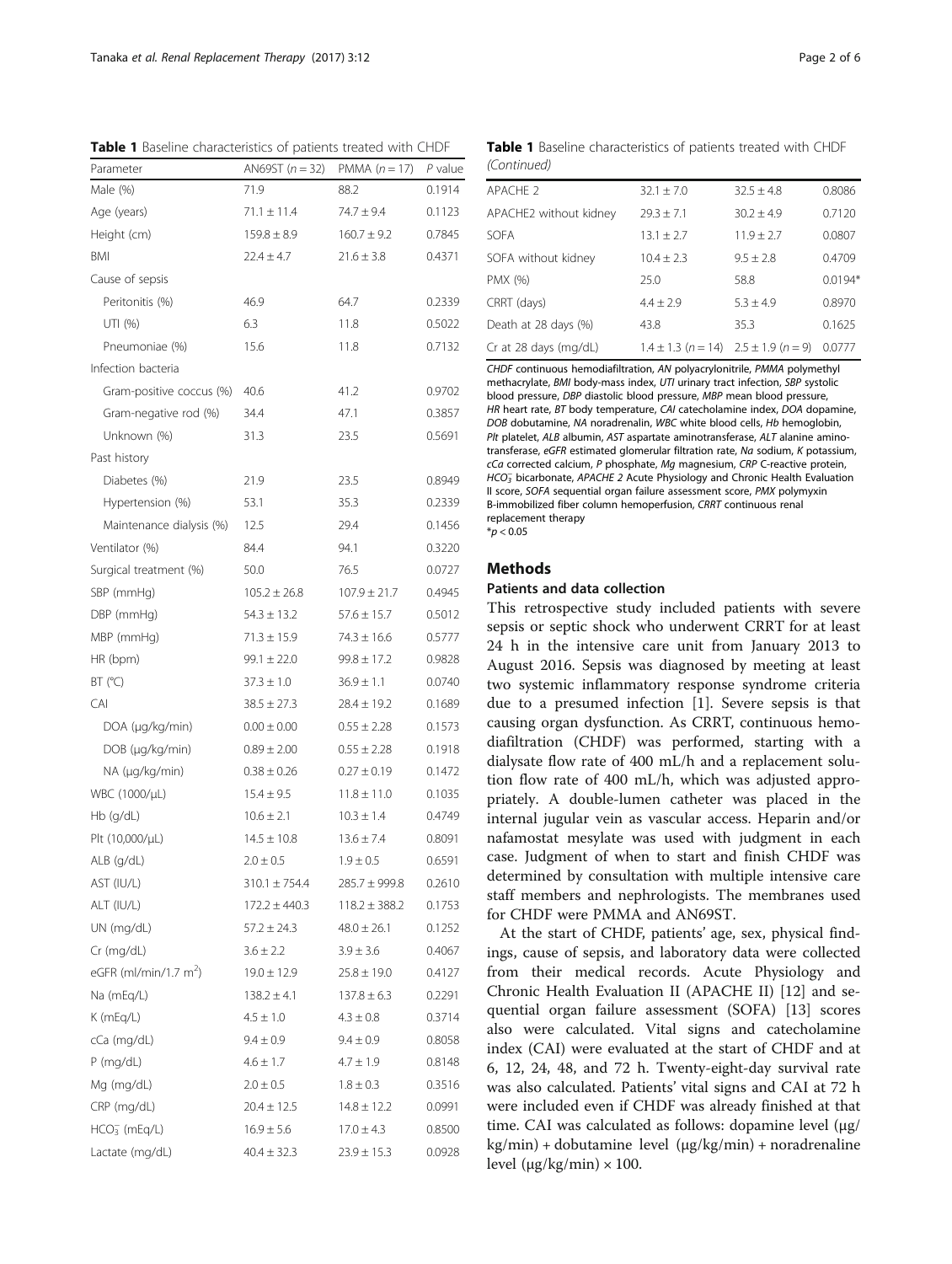## Statistical analysis

Baseline characteristics were presented descriptively with average and SD values and were tested using the Mann-Whitney *U* test for parametrical data and  $\chi^2$  test for nonparametrical data. Logistic regression analysis and stratified analysis were performed to evaluate 28-day survival.  $P$  values of <0.05 were considered statistically significant.

## Results

## Baseline characteristics

Table [1](#page-1-0) shows the clinical characteristics of the 49 patients included in this study. Of them, 32 underwent CHDF using an AN69ST membrane, while 17 used a PMMA membrane; average age was  $71.1 \pm 11.4$  years and  $74.7 \pm 9.4$  years, respectively, and percentage of men was 71.9 and 88.2%, respectively. As a result, almost all CHDF was performed with AN69ST membrane after becoming available although discussed by multiple intensive care staff members and nephrologists. Severity of sepsis and vital signs at the start of CHDF were not significantly different between groups. The percentage of ventilator user did not show significant difference between both groups. Compared with patients using an AN69ST membrane, those using a PMMA membrane received combination therapy with polymyxin Bimmobilized fiber column hemoperfusion (PMX) more frequently  $(58.8 \text{ vs. } 25.0\%, P = 0.0194)$ .

## Comparison of 28-day mortality

Figure 1 shows the Kaplan-Meier plot of 28-day survival in patients who underwent CHDF using an AN69ST or PMMA membrane. Twenty-eight-day mortality was not significantly different between groups  $(43.8 \text{ vs. } 35.3\%, P = 0.1625)$ . Figures 2 and 3 show





stratified analysis according to APACHE II and SOFA scores without kidney score. Figure [4](#page-3-0) shows the forest plot of odds ratios for 28-day survival. Stratified and multivariate analyses showed no significant difference in mortality between groups. Furthermore, the level of creatinine at 28 days was not different significantly (Table [1\)](#page-1-0).

## Time course of vital signs and CAI

Figure [5a](#page-3-0) shows blood pressure in patients who underwent CHDF using an AN69ST or PMMA membrane.



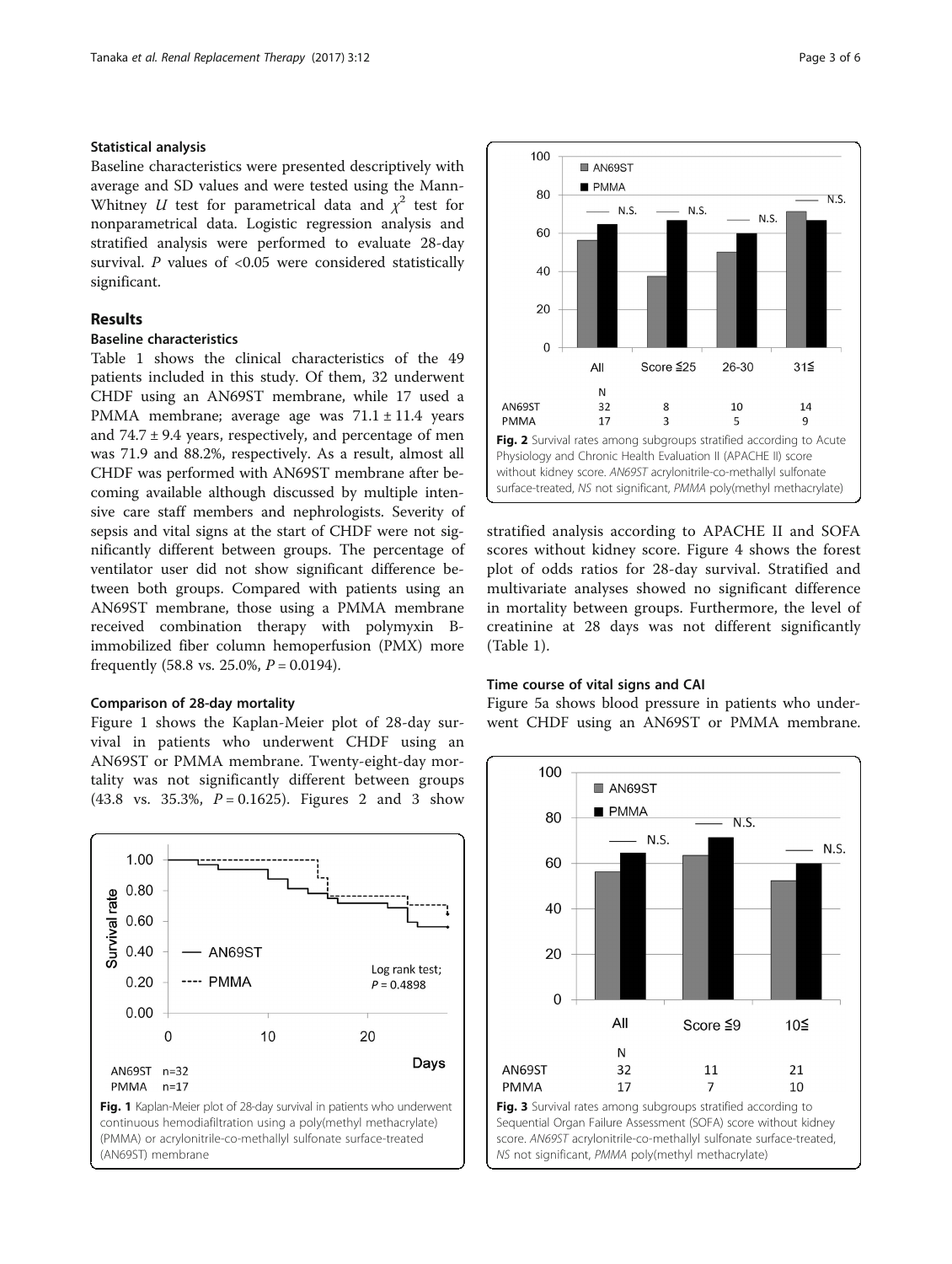<span id="page-3-0"></span>

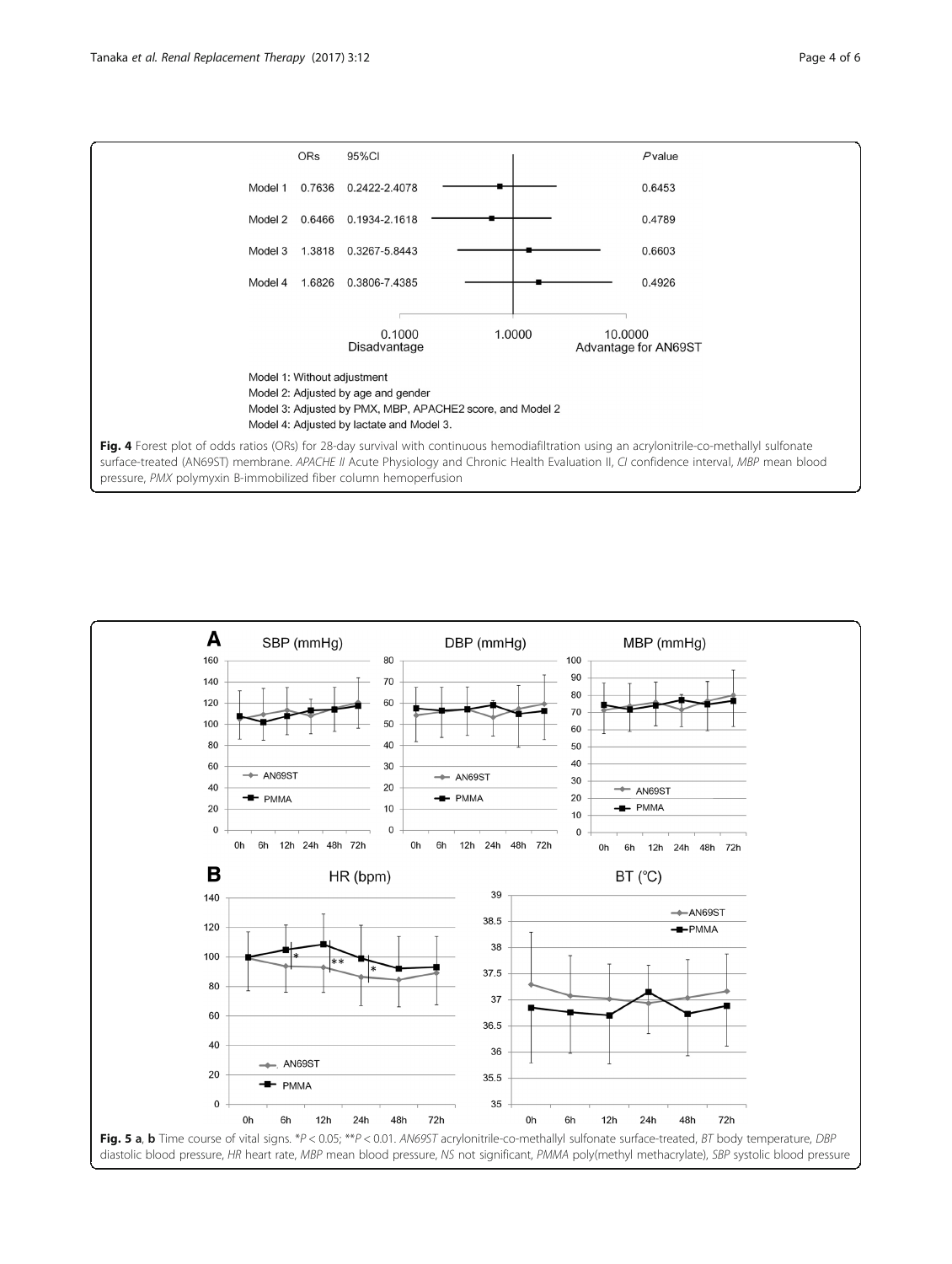There were no significant differences between groups. Figure [5b](#page-3-0) shows heart rate (HR) and body temperature in such patients. Early in the course of CHDF (6, 12, and 24 h), patients using an AN69ST membrane showed more stable HR than those using a PMMA membrane. Figure 6 shows various parameters which affect vital signs. There was no difference in CAI, fluid removal rate, or the level of albumin.

## **Discussion**

In this study, we compared patients with sepsis who underwent CHDF using an AN69ST or PMMA membrane. AN69ST and PMMA membranes showed equivalent survival. Furthermore, patients using an AN69ST membrane demonstrated rapid stabilization of HR.

There has been no report comparing the clinical efficacy of AN69ST and PMMA membranes. Our study is distinctive in that we focused on patients with sepsis. Some previous studies have reported that CHDF using an AN69ST membrane showed significantly better survival than expected in patients with sepsis [[14, 15](#page-5-0)]. The present report showed nearly equal survival between AN69ST and PMMA membranes, indicating the effectiveness of AN69ST. However, the expected survival rate from APACHE II scores is of a considerably old age, and caution is necessary because survival is considered to be further improved by the current progress in treatment.

When performing CHDF, there are renal and nonrenal indications. In the latter case, cytokine removal is the main purpose. In patients with sepsis, cytokine storm plays a central role in the pathologic condition, and cytokine removal is considered to be effective, as in this study. In the present study, there were no significant differences in urea nitrogen or creatinine levels at the start of CHDF between groups. Furthermore, because multiple intensive care unit physicians and nephrologists at a single institution decided when to start and finish CHDF by discussion, there was little deviation in the criteria for CHDF, even though different membranes with cytokine-adsorption ability were selected. In this study, although we did not measure the levels of cytokines, we presumed that rapid HR stabilization was due to cytokine removal because other parameters which affect HR, such as body temperature, dose of dopamine, fluid removal rate, and the level of albumin, did not show significant difference between both groups.

In our study, although the differences were not significant, the AN69ST group tended to have more severe values for SOFA score, lactate level, and CAI. However, the equivalent survival between groups seems to indicate the effectiveness of the AN69ST membrane. In addition, HR stabilized faster in the AN69ST group than in the PMMA group. We consider that this may be due to the difference in mechanisms: the AN69ST membrane adsorbs cytokines by utilizing an electrical charge, while the PMMA membrane adsorbs cytokines by ensnaring them in the surface pores [[16](#page-5-0)]. However, because we did not measure cytokine level, we are not able to discuss this point further. Nonetheless, it is possible that cytokine easily removed by the AN69ST membrane contributed to earlier improvement of vital signs.

For comparison between membranes, we targeted patients who underwent CHDF for more than 24 h. Patients who died within 24 h after the start of CHDF were too critical to evaluate the differences between membranes. These most severe cases have pathologic conditions with advanced organ dysfunction and may require intensive treatment at an earlier stage.

The prevalence of PMX usage was significantly higher in PMMA group. In this study, after becoming available, almost all CHDF was performed using AN69ST membrane without PMX. It may be a facility trend. Because